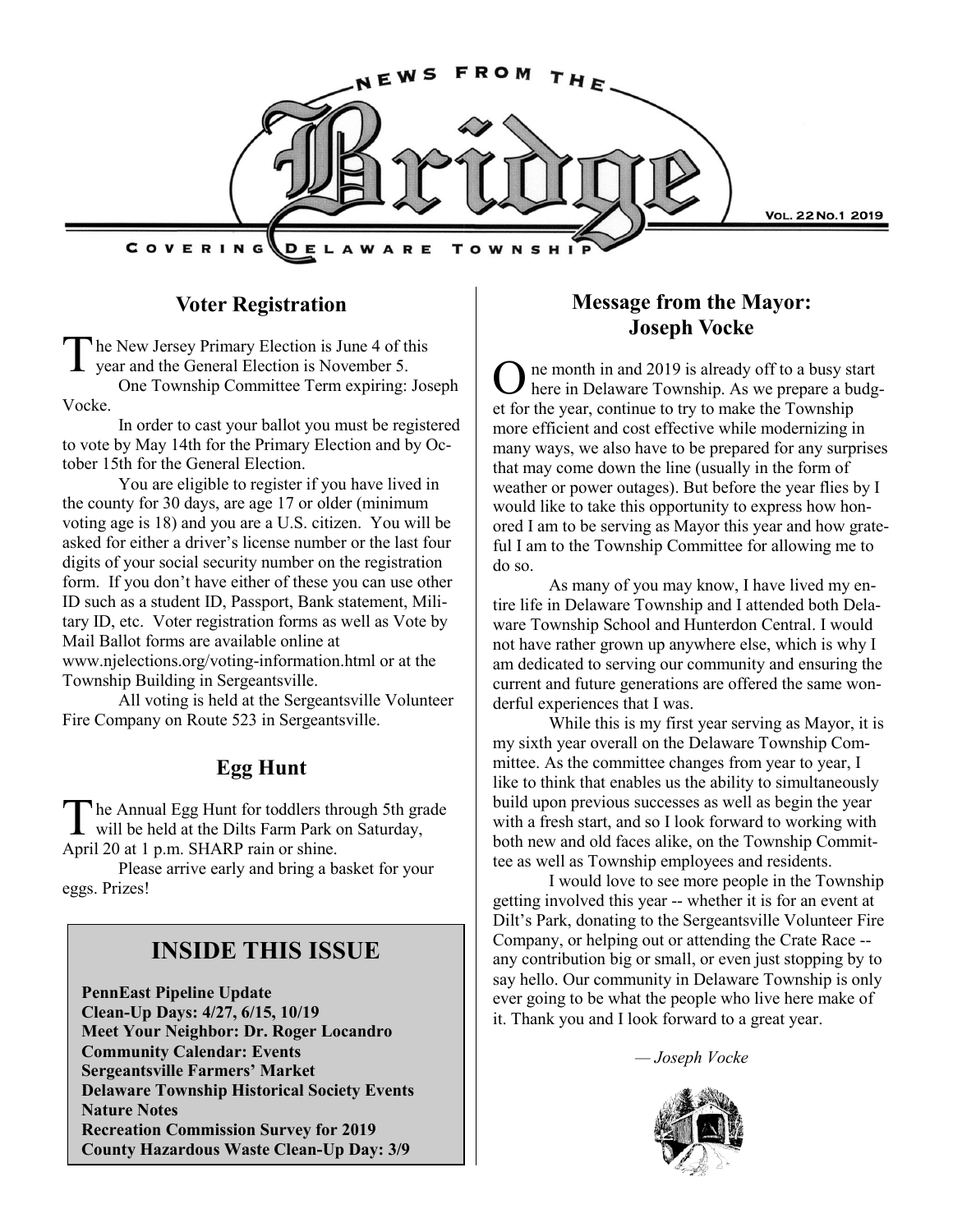**Meet Your Neighbor: Dr. Roger R. Locandro** *by Mary Coffey*

D r. Roger Locandro has lived in Delaware Township since 1960 and has served as a teacher at South Hunterdon High School, a County Agricultural Extension Agent, and Dean of Students and Professor of Agriculture, Ecology and Natural Resources at Rutgers University.

Roger, at age 83, looks much younger, and has a vitality which is impressive. "We don't stop," he laughs. He was born and grew up in New Brunswick. His father's family was from Sicily and his mother's Dutch/ Germany family from the Middle Valley area. He got into agriculture as a high school student, raising and selling chickens, and went on to the agricultural college at Rutgers (now School of Environmental and Biological Sciences) where he earned three degrees.

He met his wife Marylyn, a Douglass College student, while milking cows at the dairy barn at Rutgers. They were married in 1960 and had four children. Marylyn, who died in 2012, was a much-beloved teacher at Delaware Twp. School. They farmed part-time on their first property, on Rt. 523, and on their current farm, on Grafton Road, growing hay and selling sweet corn, honey, pigs, and Christmas trees.

Roger's main passion in life has been working with students—as dean, mentor, and teacher, and he has kept in touch with many over the last 60+ years of teaching. He is best known at Rutgers for his class "Interesting & Edible Plants and Meat" and the field trips he led in Newfoundland, Puerto Rico, Alaska and—not to be forgotten—New Jersey. His course "Ecology of New Jersey" ended with a seminar at his farm, which, like the rest of Delaware Township, is a teaching lab about soils, glaciers, forest ecology, and history.

One of his black locust trees is among the largest in NJ; two red cedars are at least 400 years old. And his antique-filled house on Grafton Road dates back to the Penn colonization. Dr. Locandro continues his love of teaching by contributing to *The Bridge,* writing the Nature Notes Column.

## **Stray Cats**

Message from the Board of Health Regarding Stray I Cats<sup>-</sup>

The Board of Health wishes to remind residents that the Animal Control Officers are not responsible for picking up stray cats unless they are sick or injured. The State of New Jersey allows cats to roam. Please do not feed stray cats on your property. If you do, they will become your responsibility.

#### **Nature Notes**

*By Roger R. Locandro*

**Y** our lawn is a classic ecosystem, fully capable of sustaining itself. The forests and fields around us  $\sum$  our lawn is a classic ecosystem, fully capable of don't seem to need any outside help and they do very well - our soil is excellent. Think of the following:

Use a sharp, mulching mower and mow at 3 1/2 to four inches. Thus, you will return the plant nutrients in the grass clippings and you will very effectively eliminate all weeds. It really works: I have a lovely two-acre lawn and I have not applied fertilizer, weed killers, lime, or mowed any closer than four inches for 35 years!

Try not to double mow, in two directions; it further compacts the soil and roots and allows the grass to release water. One cut is enough. This is important, especially in the summer and it removes the need to irrigate or use chemicals.

We have about 2 1/2 acres that have been maintained as noted. I cut at 4 inches--no weeds and very healthy, sustainable grass.

## **Sandbrook Meadow Farm: Community Supported Agriculture**

S andbrook Meadow Farm, established in 2011, offers<br>
S nearly 300 members a wide variety of fresh, local,  $\Box$  nearly 300 members a wide variety of fresh, local, organic vegetables on a weekly basis. Sandbrook's unique Community Supported Agriculture (CSA) model gives members the flexibility to customize their share and use farm share "credits" to choose from a selection of the week's harvest. Members may pick up produce at their convenience on Tuesdays and Fridays at the farm or at the Hunterdon Land Trust Farmers' Market on Sundays.

The harvest season runs from the beginning of June until the end of October. Members enjoy the opportunity to experience the farm with pick-your-own herbs and flowers available at no additional cost. The farm also sells certified organic eggs. Here's what our members have to say: "High quality local, fresh organic produce, variety and inspiration to feed my family well and a community of people who believe in supporting local agriculture."

For more info and to sign up, visit: [www.sandbrookmeadowfarm.com](http://www.sandbrookmeadowfarm.com/)

# **Farmland Preservation Funding Available**

Hunterdon County has available funding for farm<br>preservation. If you are interested in preserving unterdon County has available funding for farmland your land, you can contact the Township for assistance, or go directly to the County and contact Bob Hornby at  $(908)788-1490$  or at bhornby@co.hunterdon.nj.us

Thank you.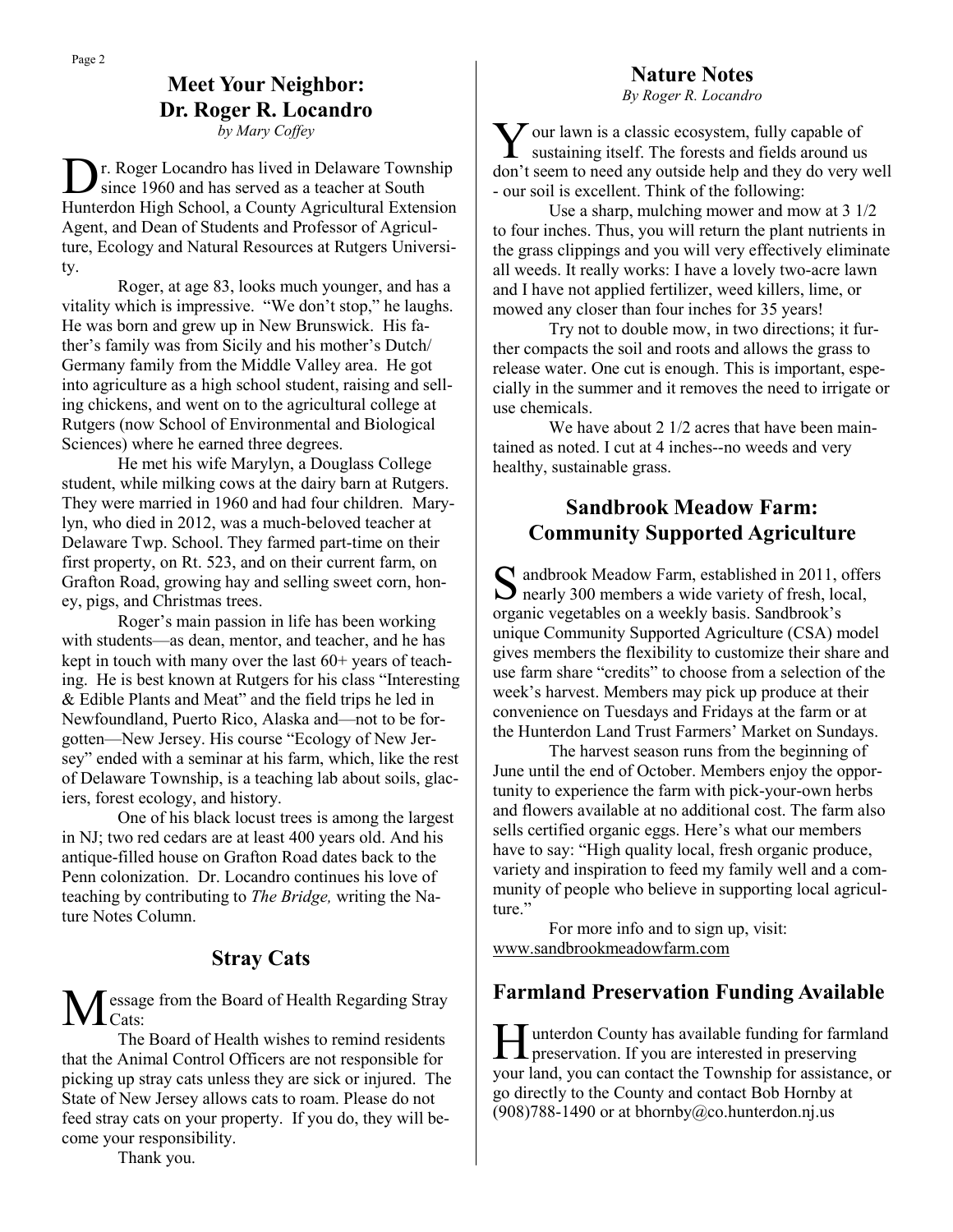#### **Recreation Commission Goals**

S everal residents attended a special meeting of the<br>Recreation Commission on January 26th to offer in- $\Gamma$  everal residents attended a special meeting of the put for updates to the Recreation Element of the Master Plan and obtain feedback about the Township's current and future recreational programs and facilities.

Residents first discussed the current recreational opportunities at the Dilts Farm Park. Good participation in Delaware Township Athletic Association (DTAA) sponsored activities means the needs are outgrowing the Park's facilities. Some reconfiguration of fields will be completed this spring to accommodate the temporary closure of a soccer field for repairs and to use the Senior Baseball field for baseball and softball use. The Township Department of Public Works generally maintains the Park, but DTAA volunteers perform much work repairing dugouts and the Snack Shack, lining fields, and maintaining the ball fields.

The walking path is in disrepair. The Dilts Park is the Township's only improved recreational facility. The Township owns land elsewhere, but for now attendees generally agreed that improvements should focus at Dilts. Members discussed possible future opportunities at the Park.

The Park is closed for the winter according to posted signs. All agreed the Park should be open yearround with unlocked gates except during snow storms when the park is not plowed. Then basketball and tennis courts and playground use could continue year-round. Open restroom hours should be extended earlier in the spring and later in the fall. Currently, there is a port-apotty.

Everyone discussed the current recreational events sponsored by the Recreation Commission and brainstormed new possible events. The Commission hopes to obtain budget funding for another fireworks display this summer.

All agreed that better advertising for events is needed. The Commission is always open to suggestions for new activities and residents to assist with them. Residents would not have to become Commission members or make a year-round commitment. They could help with the activities that they suggest or that interest them.

A survey was distributed that will assist the Commission with future planning. That Survey is included in this newsletter. Using information from the January discussion and survey responses, the Recreation Commission will continue to discuss possible updates and revisions to the Recreation Element of the Township's Master Plan.

## **Invasion of Spotted Lanternfly Talk**

Monday, March 11, 7:00 PM to 8:30 PM, County<br>Parks Arboretum, Rte 31, ages 10 through adult, \$8 per person. Guest presenter: Thomas Lurz

# **Recreation Commission Survey**

**P** lease take the time to complete the Survey and mail it to the Recreation Commission at P.O. Box 500 Sergeantsthe Recreation Commission at P.O. Box 500 Sergeantsville, NJ 08557, return it to the Township Building, drop it in the Payment mail box in the parking lot, or send your responses to deltwprec@gmail.com.

With \$5 increments being the smallest amount you might use, if you had an extra \$100 to spend on parks and open space facilities, services and/or programs, how would you allocate the \$100 across the following categories? Items can be left blank for no allocation, but the allocation should total \$100.

\$ \_\_ Add aquatics facilities (pool, splash pads, etc.)

\$ \_\_ Add outdoor athletic fields and courts

\$ \_\_ Develop new parks on existing Township land

\$ Acquire and preserve additional open space

 $\sqrt{$}$  Expand programs and activities (community events, summer camps, seniors activities, trips, etc.)

\$ \_\_ Increase trail and pathway connectivity

\$ \_\_ Make improvements and/or renovate existing amenities at parks and facilities (i.e. adapt existing fields for additional sports/activities, etc.)

\$ Other (Please specify)

\$100 TOTAL

## **Pipeline Update**

The 2019 Township Pipeline Subcommittee is continuing to monitor, and participate when possible, he 2019 Township Pipeline Subcommittee is conon the proposed PennEast pipeline. After many months, the Federal Judge finally ruled on the taking of property for the pipeline.

His ruling has allowed PennEast to begin conducting surveys on private properties. The citizens who sued to prevent access, have been successful in limiting the location and access points to their properties, the number and type of pipes that may eventually be placed on their properties, and preventing tree removal until or unless the State Department of Environmental Protection (DEP) approves permits for the pipeline.

PennEast has not yet begun condemnation proceedings but meetings with the Judge to discuss how that will proceed are scheduled to occur in the middle of February and in March. There has not been a new application to DEP so the State review process has not yet begun. That process should allow a new round of public comment.

#### **Full Moon Hike**

 $\sum$  dnesday, March 20, 7:00pm to 8:00pm, Wescott Preserve, (63 Strimples Mill Road, Stockton 08559). By County Parks. All ages. \$3.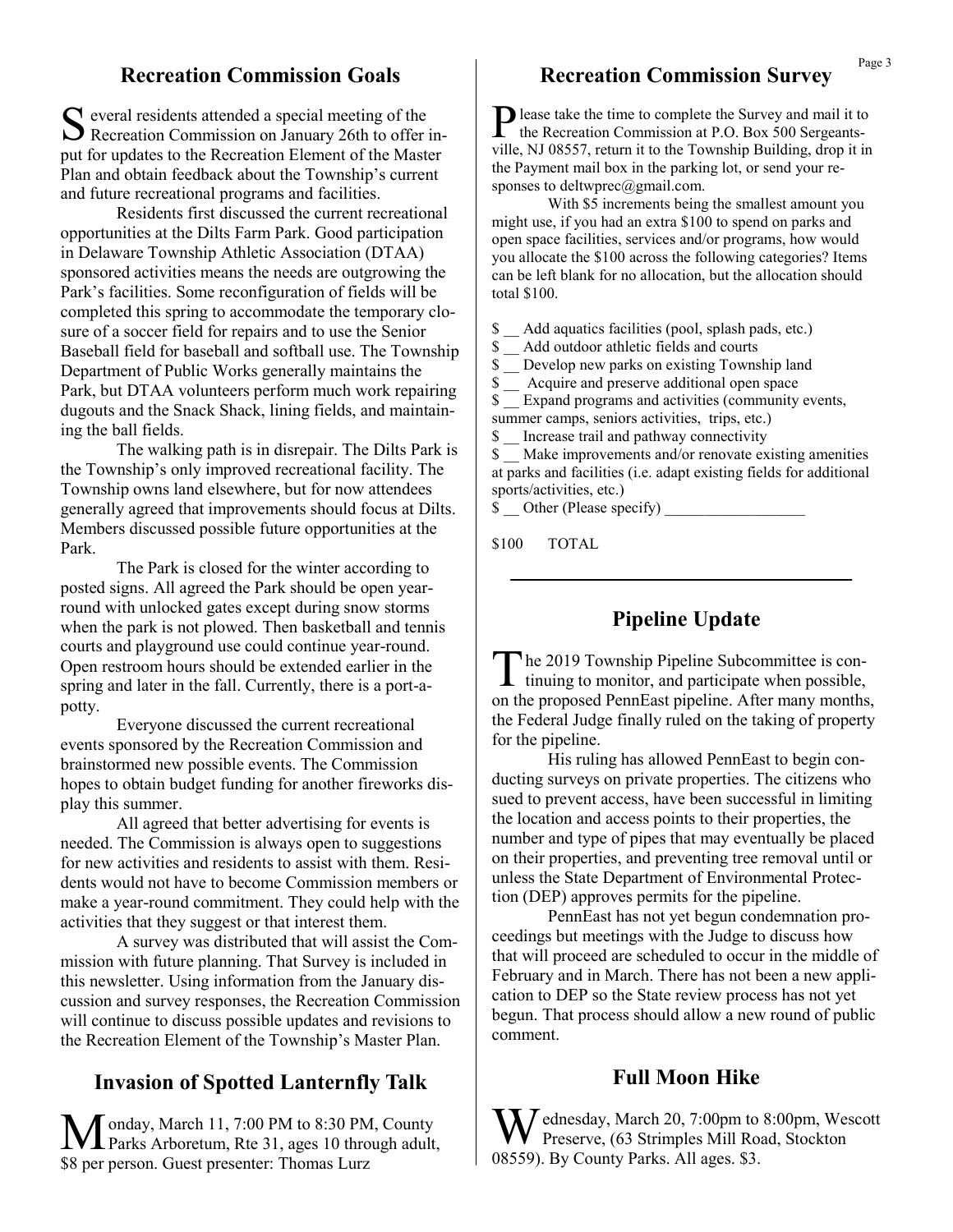# Page 4 **Upcoming Events**

The Delaware Township Historical Society (DTHS) is<br>a group of citizens interested in preserving and learnhe Delaware Township Historical Society (DTHS) is ing about local history. For example, the DTHS in conjunction with the Township Historical Advisory Committee is currently involved in restoring the Reading School House in Raven Rock. There are also several interesting talks and walks coming up in the near future.

**Saturday, April 27:** Annual Delaware Township Historical Society History Hike. This year we are doing minitours of four of our hamlets: Raven Rock, Rosemont, Sand Brook, and Locktown.

**Saturday, June 8th:** Walking tour of Stockton. If you missed the one we did several years ago, you'll want to sign up for this, as it is really great!

**Saturday, June 22:** Extensive tour of the Headquarters Farm complex. If you haven't seen the entirety of this wonderful place, you must come!

Are you a member of the DT Historical Society? Why not? Please join us! Dues are: Individual \$25 / Family \$35 / Supporting \$50 / Business \$100 / Life \$500 ... and can be mailed to: Delaware Township Historical Society / Box 149 / Sergeantsville, NJ 08557

# **Great Crate Race**

The Great Crate Race tradition continues on July 4<br>Don't miss out on this fun-filled, family-friendly he Great Crate Race tradition continues on July 4th. event, either as a racer or a cheering spectator. Contact Kathleen Herman at kah7999@hotmail.com or Steve Smotrich at stevesmotrich@gmail.com for information.

# **Meals On Wheels**

In addition to providing home-delivered hot meals, the following programs are being offered at the County n addition to providing home-delivered hot meals, the Senior Center at 4 Gauntt Place, Bldg. 1, Flemington.

**March 14:** Happy St. Patrick's Day Party – Entertainment by Thomas Johnston, a singer/songwriter; his original songs are in the genre of "Irish American" a blend of Americana, Folk, and Irish music

April 25: goHunterdon will be offering "Carfit" a community-based educational program that promotes continued safe driving and mobility among older drivers by focusing attention on safety, comfort and fit.

**May 23:** Leonard Ziegler, will speak on his discovery of Paleo-Indian artifacts.

# **Delaware Township Historical Society Sergeantsville Volunteer Fire Company Officers and Awards**

A Sergeantsville Volunteer Fire Company (SVFC) t their 2019 annual Awards Banquet, in January, the swore in its new Administrative and Line Officers.

The Administrative Officers are: President-Richard Madden; Vice President-Michel Lemmerling; Treasurer-Jon Perlman; Assistant Treasurer-John Sullivan; and Secretary-Tyler Willy.

Line Officers for 2019 are Chief-Edward Fleming; Deputy Chief-Stephen Feedley, Sr.; 1st Captain-Greg Bunting; 2nd Captain-Nicholas Brancato; 1st Lieutenant-Tim Bunting; and 2nd Lieutenant-William Powell.

The SVFC named Nick Brancoto as the 2018 Firefighter of the Year. They recognized Ray Vanden-Berghe for his 50 years leading the Delaware Township Relief Association.

Finally, they presented the George Hrehowesik award to the Colalillos. The award is given to those who are always ready, willing, and available to assist the Fire Department in any way necessary. Joe Colalillo accepted the award stating that he and his family love the Township and are happy to be a part of the Community.

# **County Hazardous Waste Clean Up Day**

T The County will hold a hazardous waste clean up day rain or shine on March 9, from 9:00am to 1:00pm, at the Hunterdon County Complex, 314 Highway 12, in Flemington.

The Hunterdon Transfer Station, 10 Petticoat Lane, Annandale (908-236-9088) is open for regular recycling (glass, paper, cardboard, etc.) Mon-Fri 7-4:30 and Sat. 7-12:45. Bulk household waste disposal is a fee based service available every Saturday 7-12:45.

# **Home Energy Assistance**

F inancial aid is available for winter heating expenses<br>for households with a total monthly income of no for households with a total monthly income of no more than \$1430 for one person and \$1925 for a couple. Call NORWESCAP at 1-888-454-4778.

# **Free Income Tax Help**

A vailable for seniors and low-income rest<br>tact The United Way at 908-237-1689 vailable for seniors and low-income residents. Con-

# **Senior Eye-Care Program**

F or seniors 65+ who have not seen an eye-doctor in 3 or more years and do not have insurance to cover eye or more years and do not have insurance to cover eye care. Call 800-222-3937.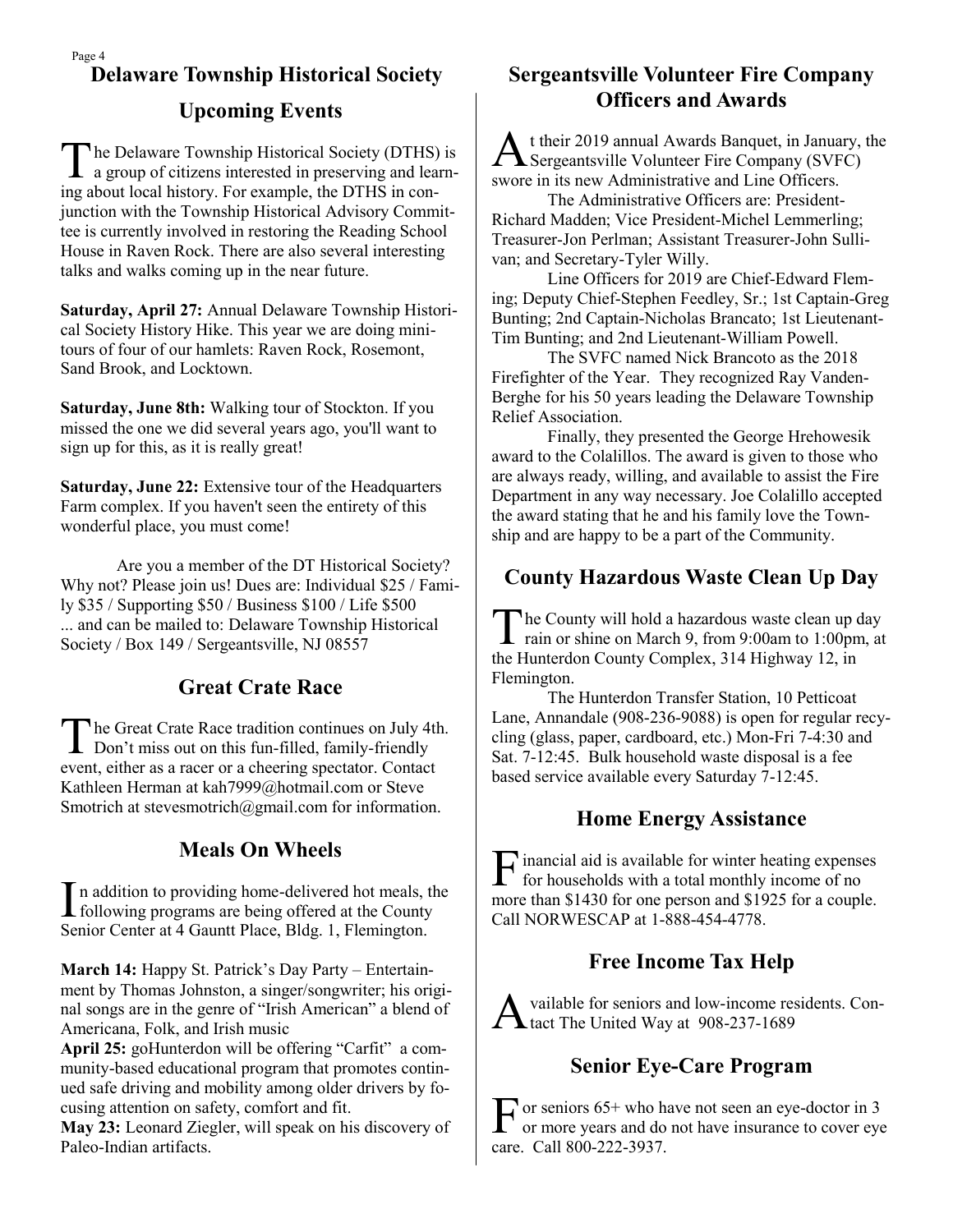## **Household Clean-up Days 2019**

**Where:** Delaware Township Garage, 816 Sergeantsville Road (Route 523) **When:** April 27, June 15, October 19 - 8am to 11am

#### **How to Participate (Pre-Registration Required):**

\* 50 permits are issued for each Clean-Up Day at the Township Police Station, Sergeantsville Road (Route 523), south of Sergeantsville. Call Dee Higgins, 609-397-3530, with questions.

\* Permits are available three weeks before each Clean-Up Day. Proof of residency (e.g. driver's license, current tax bill, or voter registration card) must be provided at the time of application, along with the license plate number of the vehicle that will be used.

\* Residents may obtain one permit for each Clean-Up Day. A new permit must be obtained for each Clean-Up Day.

\* The permit must be presented at the Clean-Up Day before you will be allowed to unload your vehicle.

\* Vehicle unloading is the responsibility of the resident, although Township personnel will be available for assistance with heavy or bulky items.

#### **Items accepted include, but not limited to:**

\* Air conditioners, dehumidifiers, refrigerators (with or without Freon), and propane tanks

\* All types of metals

\* The acceptance of building materials is limited to one half of a standard pick-up truck load and may not exceed four feet in length.

\* Electronic Equipment, thanks to FREE acceptance by SAMR, Inc., Lakewood, NJ

#### **Items NOT accepted include:**

\* Hazardous waste (gasoline, chemicals, explosives, etc.) – check County website for their dates

\* Paint (water and/or oil based) – check Hunterdon County website for their dates

Hunterdon County Solid Waste and recycling – 908-788- 1110, www.co.hunterdon.nj.us/recycling

\* Household garbage

\* Animal carcasses

\* Stumps and large plant/tree debris

#### **Current Permit Fees**

Passenger cars, NON-SUV: \$10.00 Mini-vans; smaller SUVs: \$20.00 Smaller pick-up trucks (up to two tons); larger SUVs: \$30.00 Larger pick-up trucks (larger than two tons): \$35.00 Trailer only (may be no larger than truck bed and no side extensions): \$30.00 Tire without rim (16" diameter maximum, limit 10 per family): \$ 5.00

**Alternate source:** Hunterdon County Transfer Station – 908- 236-9088

## **Sergeantsville Farmers' Market The 15th Season**

The Sergeantsville Farmers' Market is expected to open its 15th season, weather permitting, on Saturhe Sergeantsville Farmers' Market is expected to day, May 11. This year, the Market has a new manager: Anthony Leone.

Mr. Leone will continue the Market's success and quality by continuing to offer farm-fresh, locally grown vegetables, meats, and eggs, as well as flowers and artisan goods. The Market also features entertainment such as live music, pony rides, and other activities for children. Located across from the Township building, the Market typically runs from 8:30 am to noon every Saturday through the end of October.

#### **Note from the Manager:**

My name is Anthony Leone and my family and I run a small scale organic farm. It has always been my dream and passion to sustainably grow food that is chemical free and as close to nature as possible. We take this commitment seriously with all of the things we produce here on our farm. Pigs and chickens are humanely raised and fed organically as well as our dairy goats, from which my sister uses milk to make handcrafted soaps and lotions. Everything we do here we always do with regard to nature and leaving the environment the way we found it, or in many cases better. I am glad to live in this beautiful Township where I can pursue my passion.

I plan to make this a great year for the Sergeantsville Farmers' Market. This Township has so many benefits to offer agriculturally and so many farms that produce wonderful products. I believe this can be a wonderful place to meet our neighbors as well as support their efforts and bring home great local products to our tables. Some of the highlights we were thinking of for this year would be a spinning demonstration with angora rabbits and a meet and greet with our dairy goats. I look forward to seeing you all there.

For vendor or other information, please contact Mr. Leone at cornerviewfarmnj@gmail.com or visit www.sergeantsvillefarmersmarket.com, like us on Facebook, and stop by the market!

## **Transportation: The LINK**

The Hunterdon County LINK Transportation Sy<br>is comprised of a variety of services including he Hunterdon County LINK Transportation System "scheduled route" services (Flemington Shuffles, Cross County Shuffles), "demand response" services, and customized transportation services and assistance.

The service is open to all County residents. Call 800-842-0531.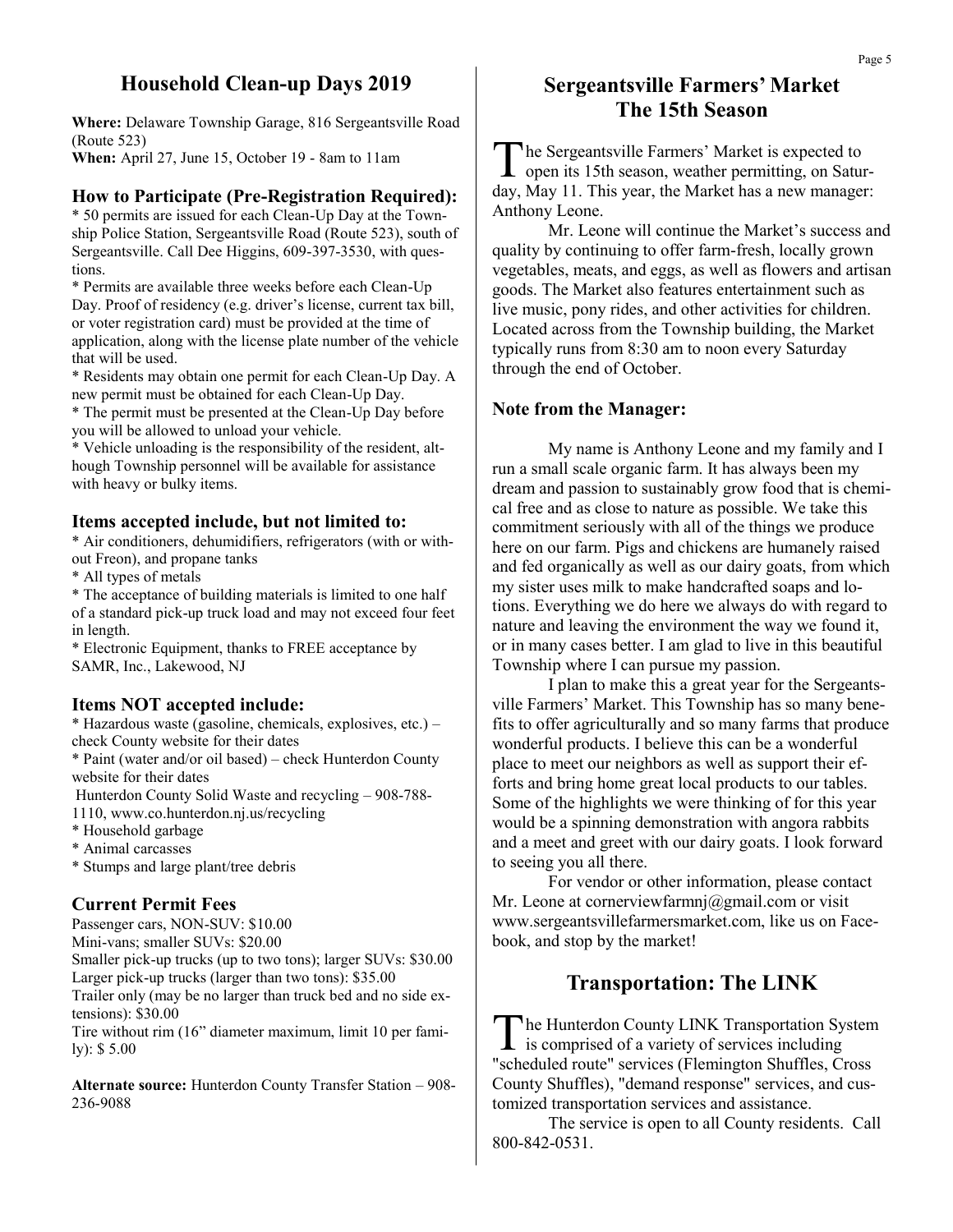# **Community Calendar**

#### **Township Offices closed:** May 27: Memorial Day

All residents are invited to attend any and all Township meetings. Your participation and input are very important.

**Township Committee:** 7:30 p.m. 2nd & last Monday - 3/11, 3/25, 4/8, 4/29, 5/13, 5/28

**Planning Board: 7**:30 p.m. 1st Tuesday - 3/5, 4/2, 5/7, 6/4

**Board of Health:** 7:30 p.m. 1st Monday - 3/4, 4/1, 5/6, 6/3

**Open Space Committee:** 7:30 p.m. 3rd Monday - 3/18, 4/15, 5/20

**Agricultural Advisory Committee:** 7:00 p.m. 1st Tuesday - 3/5, 4/2, 5/7, 6/4

**Board of Adjustment:** 7:30 p.m. 2nd Thursday - 3/14, 4/11, 5/9

**Recreation Commission:** 7:30 p.m. 1st Monday - 3/4, 4/1, 5/6, 6/3

**Environmental Commission:** 7:30 p.m. 3rd Wednesday - 3/20, 4/17, 5/15

**D.T.M.U.A.:** 7:30 p.m. 1st Thursday - 3/7, 4/4, 5/2, 6/6 **Shade Tree Commission:** 7:30 p.m. 4th Thursday - 3/28, 4/25, 5/23

**Historic Advisory Committee:** 7:30 p.m. 2nd Wednesday - 3/13, 4/10, 5/8

**Newsletter Committee:** Quarterly

# **Indoor Basketball, Volleyball and Soccer**

The Recreation Commission offers recreational<br>portunities to Township residents at Delaware he Recreation Commission offers recreational op-Township School through April 2019 as follows: **Adult men's Basketball:** Tuesdays and Thursdays from 7 to 10 p.m.

**Adult Co-ed Volleyball:** Wednesdays from 7:30 to 10 p.m.

**Adult Co-ed Soccer:** Mondays from 7 to 10 p.m. (through June 2019)

**Co-ed Teen Basketball and Volleyball:** Certain Friday nights from 7 to 9 p.m.

There are no activities when school is closed or is using the facilities.

## **Ice Rink**

T he seasonal outdoor ice skating rink at DTS operates as weather permits during times of freezing temperatures. Check posted sign for rules. Thank you to SVFC for filling it with water.

# **Yard Sale**

T his year's Annual Yard sale will be held on Saturday, May 18 from 9 a.m. to 3 p.m. or when you choose to close. Rain date is Sunday, May 19. If there is inclement weather, no decision can be made in time to post on the Township website, so residents should plan on Saturday. If the rain is too heavy, assume the rain date and please post a sign at your driveway if you plan to be available on Sunday. Registrants must pre-register by calling 609-397-3240 Ext. 205 or email deltwprec@gmail.com

## **Summer Recreation Program**

The Recreation Commission will again sponsor a<br>Summer Recreation Program at DTS from 9 a.m. to he Recreation Commission will again sponsor a Noon M-F for three weeks. Daily activities include arts and crafts, sports, games, and lots, lots more. Camp is held rain or shine. All children who are five years old by the start date through eighth grade are invited to participate. Check the Township's website for exact dates, fees, and registration form.

#### **Shredding for Residents**

**Saturday, May 18, 2019:** 8am-11am **Saturday, Sept. 14, 2019:** 8am-11am

R ain or shine. Delaware Township residents can<br>take advantage of free shredding of residential take advantage of free shredding of residential documents. Assure Shred Co. uses a Pierce-and-Tear shredding system that tears the paper at the fiber instead of cutting it. This results in a random and more secure shred size than standard strip-cut shredders. Certificates of destruction are issued to every client certifying that the materials have been completely destroyed. If you wish, you may also view the shredding process through a closed-circuit monitor mounted on the truck.

NO need to removed staples, paperclips, or small fasteners. Please do not bring materials to be shredded in plastic wrap or plastic bags. Limit: 10 boxes per vehicle.

## **Woodcock Watch**

C ounty Parks event. Monday, March 25, 7:00pm to 8:00pm, Tower Hill springhouse. Ages 5 through adult, \$3.

#### **All meetings are at Town Hall unless otherwise noted.**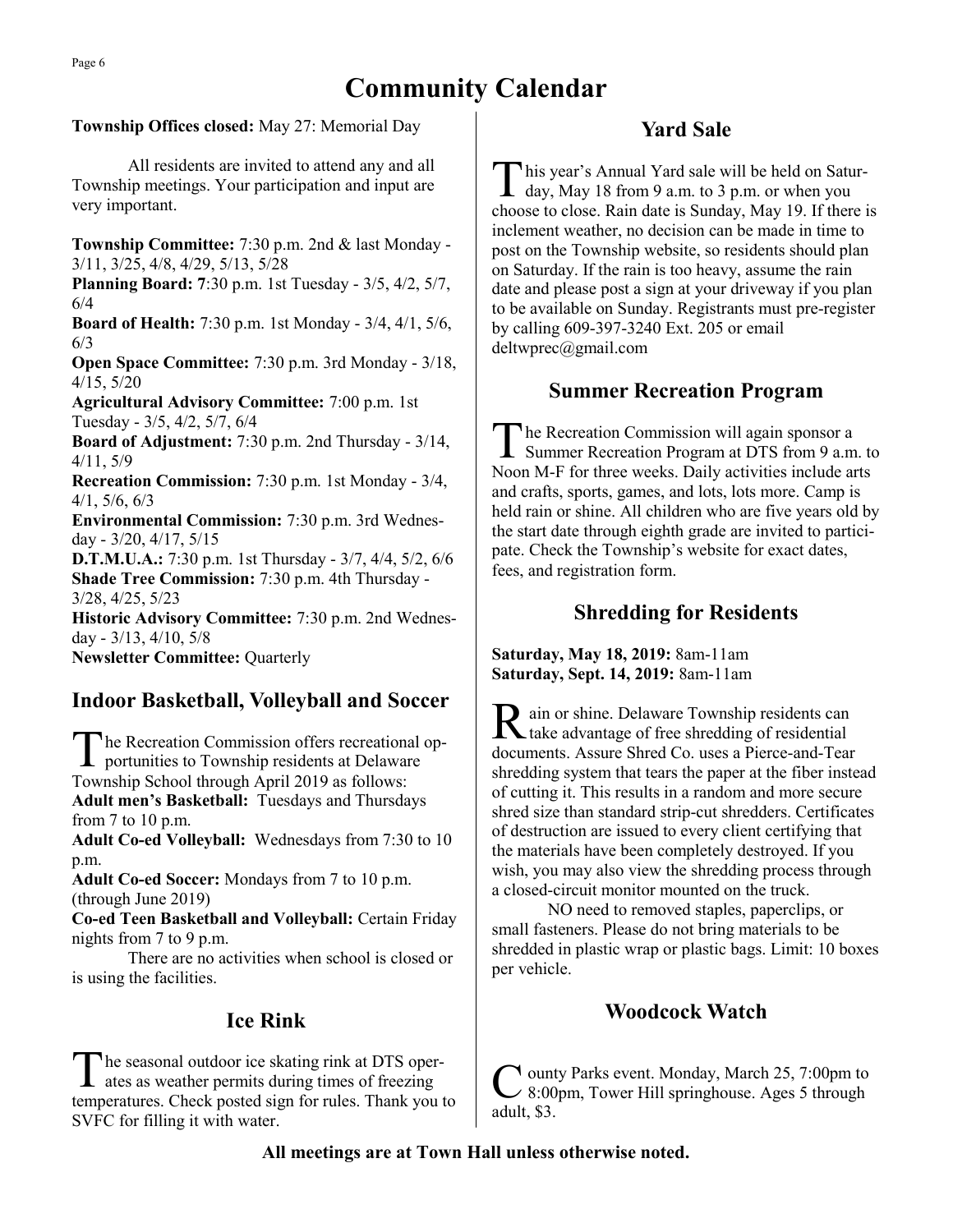# **Church Corner**

**Amwell Church of the Brethren**

40 Sandbrook Headquarters Rd, Stockton, NJ Tel: 609-397-4842 Web: www.amwell.org **Wed night Bible study:** 7:00pm **Friday night youth group:** 7:00pm **Sunday school:** 9:15 a.m. and worship service: 10:15am **Listen on Sunday morning: 7**:30am on WDVR 89.7 fm to the previous week's message. **April 5-6:** Busy Bee Spring Rummage Sale 9am-1pm, Bag Day Sat. at 10:30am. Lots of great items! **April 19:** Good Friday service at 7:00pm **April 21:** Easter sunrise service at 6:00am, followed by breakfast and a 9:00am service with communion. Come to one or come to all. **May 2:** National Day of Prayer at 7:00pm

#### **Cornerstone Christian Church**

226 Locktown-Sergeantsville Rd, Stockton, NJ Tel: 908-237-5227 Web: www.ccc-hc.org Email: pastor-keith@ccc.hc.org **Sunday Worship Service:** 10:30am **Sunday School:** For all ages beginning at 9:15am

#### **Sandy Ridge Church**

1698 to rent.

47 Sandy Ridge Road Stockton NJ 08559 Tel: 609-397-0371 Email: sandyridgechurchnj@gmail.com Facebook: Sandy Ridge Community American Baptist Church Web: https://sandyridgechurch.wixsite.com/srbc Worship: Sunday mornings 11:00am **Sunday School:** Sunday mornings 11:00am **Bible Study:** Wednesdays 7:30pm **Choir:** Thursdays 7:30pm **March 16th:** 9am–1pm Annual Flea Market & Bake Sale. Come see what treasures you can find and have a light lunch while there. Tables for rent \$18.00 each. Please contact Gail 908-782-2049 or Connie 609-397-

#### **Sergeantsville United Methodist Church**

624 Rosemont Ringoes Rd., Stockton, NJ Tel: (609) 397-2333 Web: www.sergeantsvilleumc.com Facebook: https://www.facebook.com/sergeantsvilleumc Pastors David Mertz and Marissa van der Valk

Regular worship takes place each Sunday at 10:00 a.m. and includes a Time for Children and a special time for acknowledging special days like anniversaries and birthdays.

**Club 3:16:** Our elementary and middle school youth

group meets each Tuesday from 4pm to 5pm and participates in special projects, snacks, fellowship, and learning. Sanctuary Choir: A new choir has begun and rehearses each Sunday at 9:00am. We regularly sing traditional and newer hymns, and special anthems once a month. **Ash Wednesday:** March 6, when we will have a special service at 7:00pm.

**First Sunday in Lent:** March 10. Lenten worship continues each week through Holy Week. Holy Week services include Palm/Passion Sunday on April 14 and Maundy Thursday service with Communion on April 18. **Easter Sunday:** April 21 when the church will be filled with music and celebration.

## **Scenic Byway Towpath Trek**

**March 16, 2019:** 8:30am to 11:30am Join the Delaware Township Environmental Commis-<br>sion and Bull's Island Recreation Area for a towpath sion and Bull's Island Recreation Area for a towpath cleanup between Prallsville Mill and Bull's Island.

**Meeting place:** Front parking lot of Bull's Island Recreation Area on Route 29

**Time to meet:** 8:30am for refreshments, paperwork (Registration and Waivers must be signed before trail work can begin), and orientation

**What to wear:** Layers, long pants, and sturdy footwear. Clean-up tee shirt will be provided!

**What to bring:** Gloves will be provided, but you may wish to have sturdier ones.

**Restrictions:** Families are welcome, with at least 1 adult per 3 children under 13. Children between 13 to 16 can be chaperoned with 1 adult per 5 children.

Questions? Registrations? Contact Kathy Klink, 609-397- 3240, ext. 208; or kklink@delawaretwpnj.org

## **Hunterdon County Library**

**HE CL** provides movies, talks, book clubs, live music,<br>and a spring book sale (check website for specific CL provides movies, talks, book clubs, live music, library locations and program dates).

Friends of the Hunterdon County Library Outreach Program provides free delivery service of books and other library items for individuals who are homebound for any reason, for any length of time. Call the Reference Desk at (908) 788-1434 or email the Friends at fohclfriends@gmail.com.

# **Maple Sugaring Open House**

Hunterdon County Parks offers a maple sugaring<br>open house on Saturday March 9 (raindate March unterdon County Parks offers a maple sugaring 10), 9:00am to 2:00pm, at Echo Hill for all ages. \$1 per person suggested donation. Pre-registration not required.